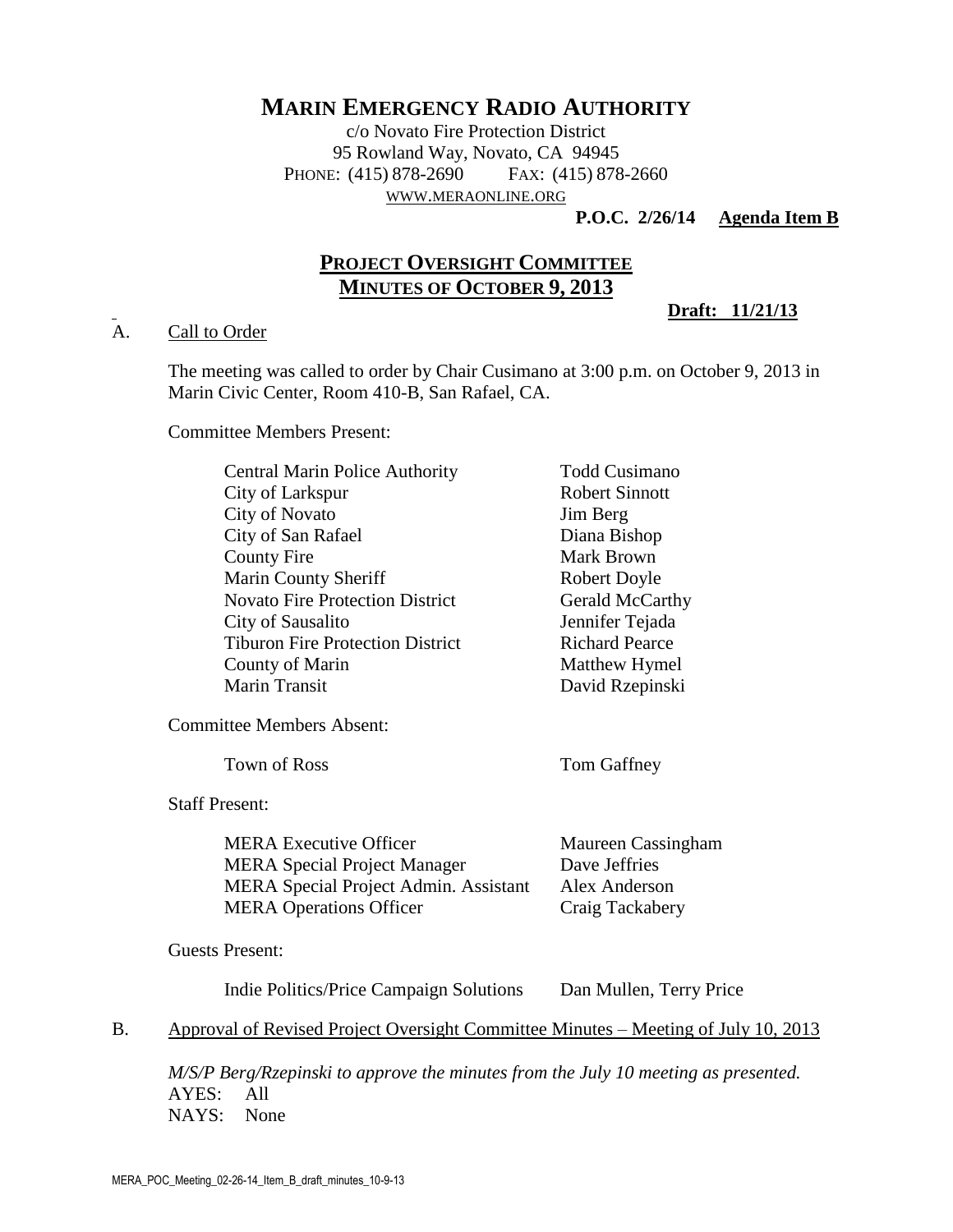#### C. Acceptance of Project Oversight Subcommittee Meeting Notes from August 21, 2013

*M/S/P Hymel/Tejada to amend minutes regarding discussion of Marin IJ editorial review board meeting and approve as amended.* AYES: All NAYS: None

### D. Member Outreach Update (Jeffries, Price and Mullen)

- 1) Report on Round One Presentations
- 2) Report on Round Two Presentations
- 3) Gen II Operations and Maintenance Update Tackabery
- 4) Outreach Plan Update and Website #2
- 5) Newsletter
- 6) Outreach to School Districts
- 7) Presentations to Other Organizations Post Member Presentations
- 8) Potentially Competing Ballot Measures
- 9) Citizen Group Outreach Plan
	- Video and PPT

Jeffries updated the Committee on the progress of Round One of MERA Member Next Generation Project Presentations. He said we will have 4-5 presentations remaining by the end of the week. He discussed the feedback we have received, noting there have been many common questions, some of which we will not be able to answer until the project is further developed. He said the focus should be on questions that require immediate action from the Committee.

Funding of MERA was a consistent theme in the feedback. Common questions included current and future operation and maintenance costs and funding of reserve MERA account for GEN III. Berg asked Tackabery how accurate he expects projections of MERA Next Generation operation and maintenance costs to be. Tackabery responded he and Cassingham have clear numbers to work with and projections should be accurate.

Jeffries continued discussion of questions raised during Round One of presentations. He noted some individuals questioned why multi-family unit dwellings per-parcel rate average was lower than single-unit per-parcel rate. There were also concerns regarding repeating mistakes made during implementation of MERA Gen I system. In some of the earlier presentations, concerns were raised about Motorola being the only vendor.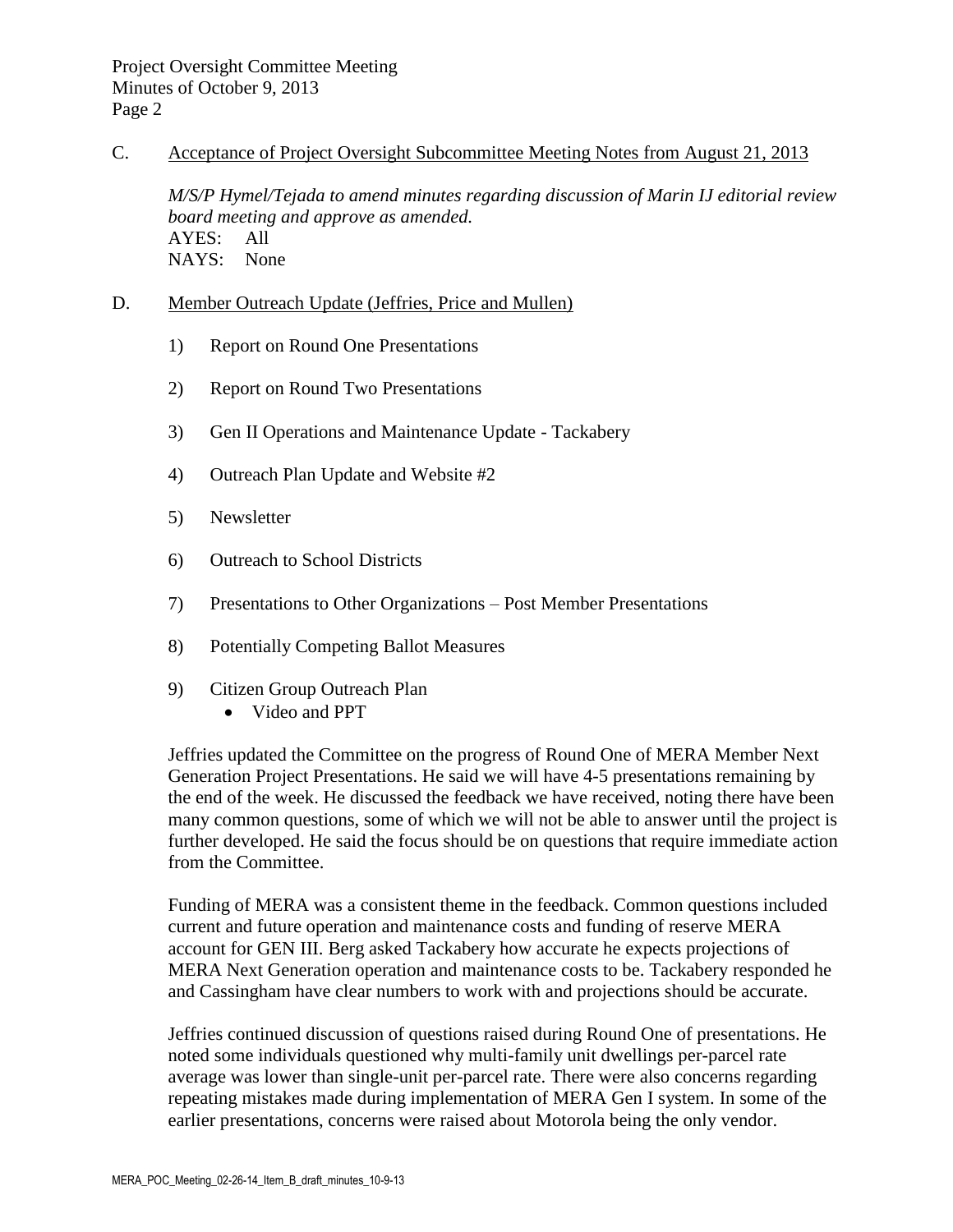Jeffries explained there hadn't been too many surprises thus far in Round One of presentations and that MERA Staff will be working to have responses to as many questions as possible in Round Two of presentations. Cusimano commended Jeffries on a great job of handling presentations to date.

Jeffries discussed updating Project Outreach Plan for Round Two presentations, noting that, given that we plan on asking for resolutions of support from member agencies in February, decisions will need to be made by various MERA Committees up to and including the MERA Governing Board meeting in December. He said his current draft proposal suggests changing model used in Round One. His proposal would have local chiefs introduce Jeffries, who would then do bulk of presentation. Local chiefs would then ask for resolutions of support.

Jeffries introduced timeline for Round Two presentations. He said we will be finalizing Round One presentations in December and also reaching out to newly-elected council members and board members to give them an opportunity to see Round One presentation before finalizing process. He suggested that we begin Round Two with presentations to the Marin Managers Association and a Joint Police and Fire Chiefs meeting, and then roll out rest of presentations beginning in February. Jeffries gave an overview of the decisions the Committee will need to make to modify Project Outreach Plan for Round Two presentations, outlined in Report on Round Two Presentations prepared by Jeffries and included in agenda packet.

Chair Cusimano directed the Committee to review report prepared by Jeffries item by item and give direction on each item.

Discussion of Item One on Round Two Presentations with recommended action of decision to support as proposed. Pearce recommended consolidating some slides to shorten the presentation, if possible. Berg asked how long Round Two presentation will be. Jeffries responded he envisioned a 10-15 minute presentation. Committee agreed upon recommended action.

Discussion of Item Two on confirming details of Parcel Tax, including exemptions and numbers of parcels of each type with recommended action of referring to Finance Committee and requesting response to Project Staff and Executive Board prior to November, 2013 meeting. Committee agreed upon recommended action.

Discussion of Item Three on confirming Bond Timeline, when bonds would be sold and when funds would be available for project (assuming Parcel Tax passes) with recommended action of referring to Finance Committee and requesting response to Project Staff and Executive Board prior to November, 2013 meeting. Cassingham said that some of this work has been done and incorporated into the project schedule. Jeffries said that he wants to ensure that, when the Governing Board adjourns in December, Project Staff has a full slate of finalized decisions that staff can use to fine-tune Round Two presentations. Committee agreed upon recommended action.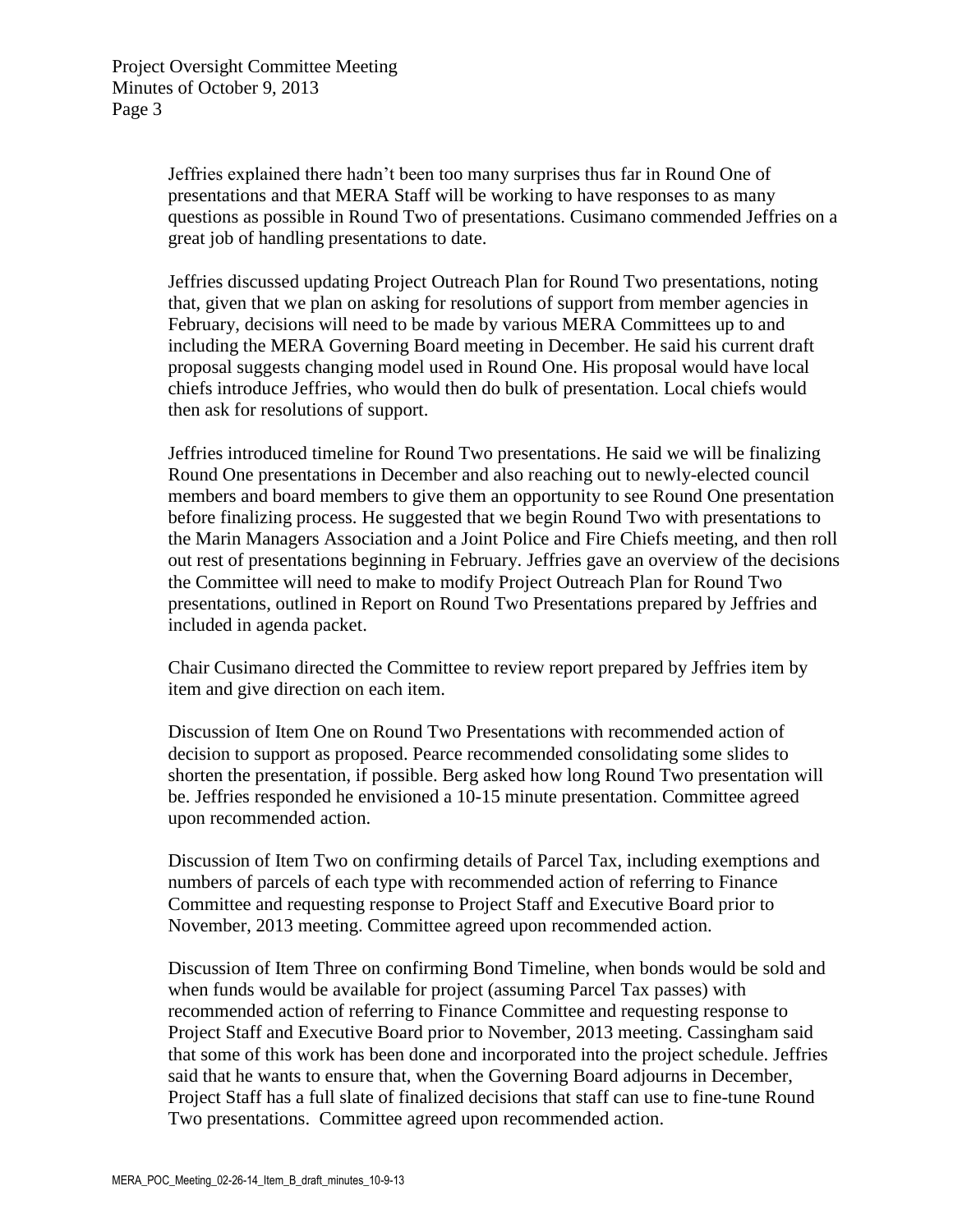Discussion of Item Four on development of Project Timeline thru 2018 (assuming Parcel Tax passes) with recommended action of referring to Operations Officer and requesting response to Project Staff and Executive Board prior to November, 2013 meeting. Berg asked for clarification as to whether or not this item included the schedule from the Project Outreach Plan. Jeffries responded that the objective was to ensure we had a clear timeline of project implementation, assuming parcel tax passes in 2014. Tackaberry noted that there is a detailed project implementation schedule outlined in the AECOMM report. Committee agreed upon recommended action.

Discussion of Item Five on development of Gen II Operating and Maintenance Cost estimate with recommended action of referring to Operations Officer and requesting response to Project Staff and Executive Board prior to November, 2013 meeting. Jeffries said that the development of the operating and maintenance costs estimates for the project is in process. Pearce noted that costs can fluctuate. Tackaberry responded the operations team is making some basic assumptions in order to come up with the most accurate estimate possible. Jeffries added that he has been clear in Round One presentations that it is challenging to accurately estimate costs of a system years in advance of implementation, but that we will provide most accurate estimates possible. Committee agreed upon recommended action.

Discussion of Item Six on development of a Draft Round Two Staff Report with recommended action of referring to Project Staff for response to Executive Board prior to November, 2013 meeting. Committee agreed upon recommended action.

Discussion of Item Seven on development of a draft resolution with recommended action of referring to MERA Counsel for draft resolution sent to Project Staff and Executive Board prior to November, 2013 meeting. Hymel asked if the draft resolution will be succinct with not a lot of details that will need to be changed. Jeffries responded that the draft resolution will be simple and straightforward. Price suggested that Hymel be included in process of developing language for draft resolution. Committee agreed upon recommended action with addition of requesting Hymel to work in conjunction with MERA Counsel in developing draft resolution.

Discussion of Item Eight on development of Draft Agenda Language with recommended action of referring to Project Staff for response to Executive Board prior to November, 2013 meeting. Committee agreed upon recommended action.

Discussion of Item Nine on development of Citizen Oversight Committee Proposal with recommended action of assigning a POC sub-committee to develop a proposal. It was noted that proposal needs to be provided to MERA Counsel for resolution language, as well as Project Staff and Executive Board prior to November, 2013 meeting. Jeffries said that, given that the idea of Citizen Oversight Committee was included in polling and Round One Presentation, a decision needs to be made as to whether or not to include a proposal for a Citizen Oversight Committee prior to roll out of Round Two presentations. Mullen noted it is important to include written acknowledgement of the Citizen Oversight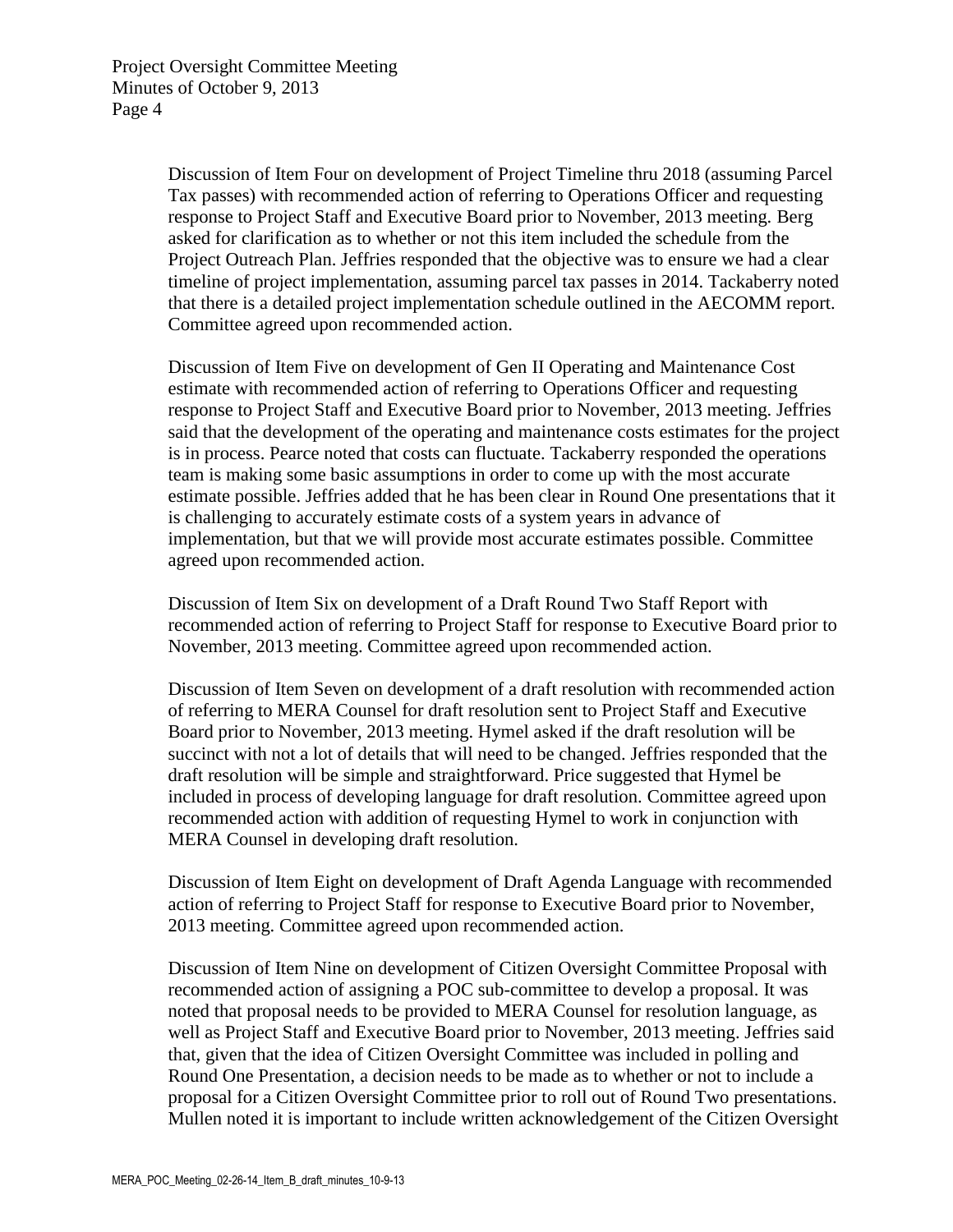Committee in ballot language if the Governing Board ultimately decides to include. Pearce and Berg asked how a Citizen Oversight Committee would be organized and structured. Jeffries and Price responded that the particular details and set up of the Citizen Oversight Committee could be determined at a later date. Mullen noted that oversight committees have typically been used in Marin County to oversee financial allocations. Hymel asked if the Citizen Oversight Committee would be advisory to the Board of Supervisors or MERA. Cassingham replied she believed that the committee would advise MERA, but that it was an important point that needed to be clarified. Tackabery and Bishop agreed to be on subcommittee to develop proposal. Committee agreed upon recommended action and that Tackabery and Bishop would form Project Oversight subcommittee to develop proposal.

Discussion of Item Ten on development of Draft Power Point Presentation with recommended action of referring to Project Staff for response to Executive Board prior to November, 2013 meeting. Committee agreed upon recommended action.

Discussion of Item Eleven on development of Gen II Operating and Maintenance Funding Mechanism with recommended action of referring to Finance Committee to address Lando Formula and fees for Non-MERA members and provide initial response to Project Staff and Executive Board prior to November, 2013 meeting. Jeffries said he believed it was important that we be committed to taking a look at funding mechanism, but noted that a new plan would not need to be put in place until Gen II comes online in 2018. Cassingham noted that it is imperative that the capital costs of the project be our primary focus. Hymel said that all agencies will be better of if capital costs are taken care of with passage of parcel tax. He added that operation and maintenance costs for all agencies will be lower if MERA adds member agencies in Gen II system. Committee agreed to direct Project Staff to suggest language regarding addressing Lando Formula and fees for Non-MERA members to Finance Committee in order to provide initial response prior to Executive Board prior to November, 2013 meeting.

Tackabery said that he and his team are continuing to work on the Gen II Operations and Maintenance cost estimates. They have completed a first round and got feedback from Cassingham and are in the process of revising. He plans to have a completed draft in advance of the Executive Board meeting in November.

Mullen introduced the Outreach Plan Update and Wesbsite #2 noting that, with almost all Round One presentations completed, it was a good time to reevaluate and plan ahead for outreach during Round Two of presentations. He added that there was been quite a bit of controversy over projects like Plan Bay Area and suggests that we alter the Project Outreach Plan to begin social media and public outreach before conclusion of Round Two Presentations. Mullen suggested making Project Manager Jeffries and Administrative Assistant Anderson more available to do public presentations and begin public outreach online. Tejada said she thought we had previously decided to use social media and believes it is a good idea to engage on social media and start sooner than later. Mullen explained that he and Price would set up a structure and follow-up with Anderson to get social media outreach started. Cassingham said that the Executive Board and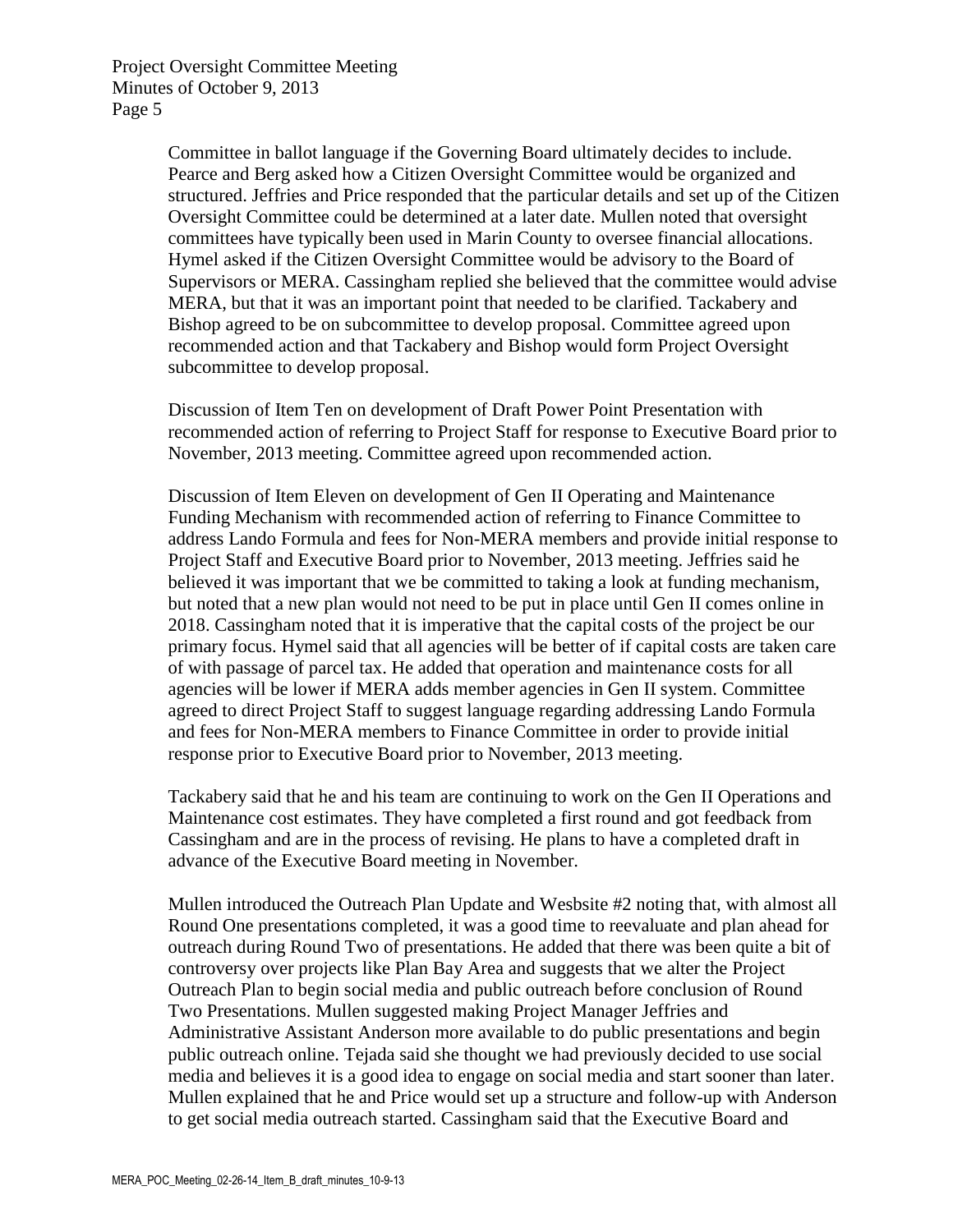Project Oversight Committee Meeting Minutes of October 9, 2013 Page 6

> Governing Board will need to make final decision on accelerating the public information and altering Project Outreach Plan. Price responded that he and Mullen are looking for direction from Project Oversight Committee to recommend plan of action and seek approval from the Executive Board and Governing Board. Mullen and Price will work with Cassingham to provide detailed plan and cost estimates for Governing Board to approve altering Project Outreach Plan.

> Jeffries said that the next MERA newsletter will be sent out around the start of November. The next issue will include announcements of the Executive Board and Governing Board meetings, a recap of the Round One Presentations, and some MERA success stories. Price suggested including responses to some of the most frequently asked questions during Round One presentations. Anderson noted Project Staff is continuing to look for additional contacts to add to the MERA email database.

> Jeffries shared that he, Hymel, Cassingham, and Tackabery met with Marin County Superintendent of Schools Mary Jane Burke on October 7, 2013. Dr. Burke is supportive of system and willing to be a signatory on ballot measure if need be. She did express some frustration over discussions of school system involvement in Gen I. Hymel noted if the parcel tax does pass, the school system would not have to pay capital costs and they would only need to pay for ongoing operation and maintenance costs. There may be an opportunity to bring on school system as a MERA member angency and is something that should be discussed further.

Mullen discussed outreach to other organizations beyond MERA agencies prior to end of Round Two presentations. Pearce said he thought it was a good idea to reach out to Rotary Clubs and other organizations that would welcome more information on MERA. Cassingham again noted that altering Project Outreach Plan would require final decision by Executive Board and Governing Board.

Mullen said other potentially competing ballot measures may include the nine county Save the Bay issue which is looking at a roughly equivalent parcel tax measure in 2014. Cassingham relayed that Superintendent Burke offered to help assess what schools may be doing in terms of upcoming ballot measures. Hymel said there will probably be upcoming parcel tax measures for schools in 2014, which may include measures from Novato school district and an organization called Marin Kids. Sinnott noted that Ross Valley will have a parcel tax for paramedic services on November 2014 ballot.

Price said that a Citizen Group will need to work to get the ballot measure passed, noting that MERA officials cannot be involved officially in forming the group or advocacy of the ballot measure. He said in his past experience with other parcel tax measures, he has worked on his own time to help interested individuals file the proper paperwork and form Citizen Group to work on the campaign to pass the ballot measure. He suggested identification of a few key individuals to get the Citizen Group started. Cassingham explained that MERA counsel will be preparing a memo to outline what MERA members can do on an official basis and the difference between education and advocacy.